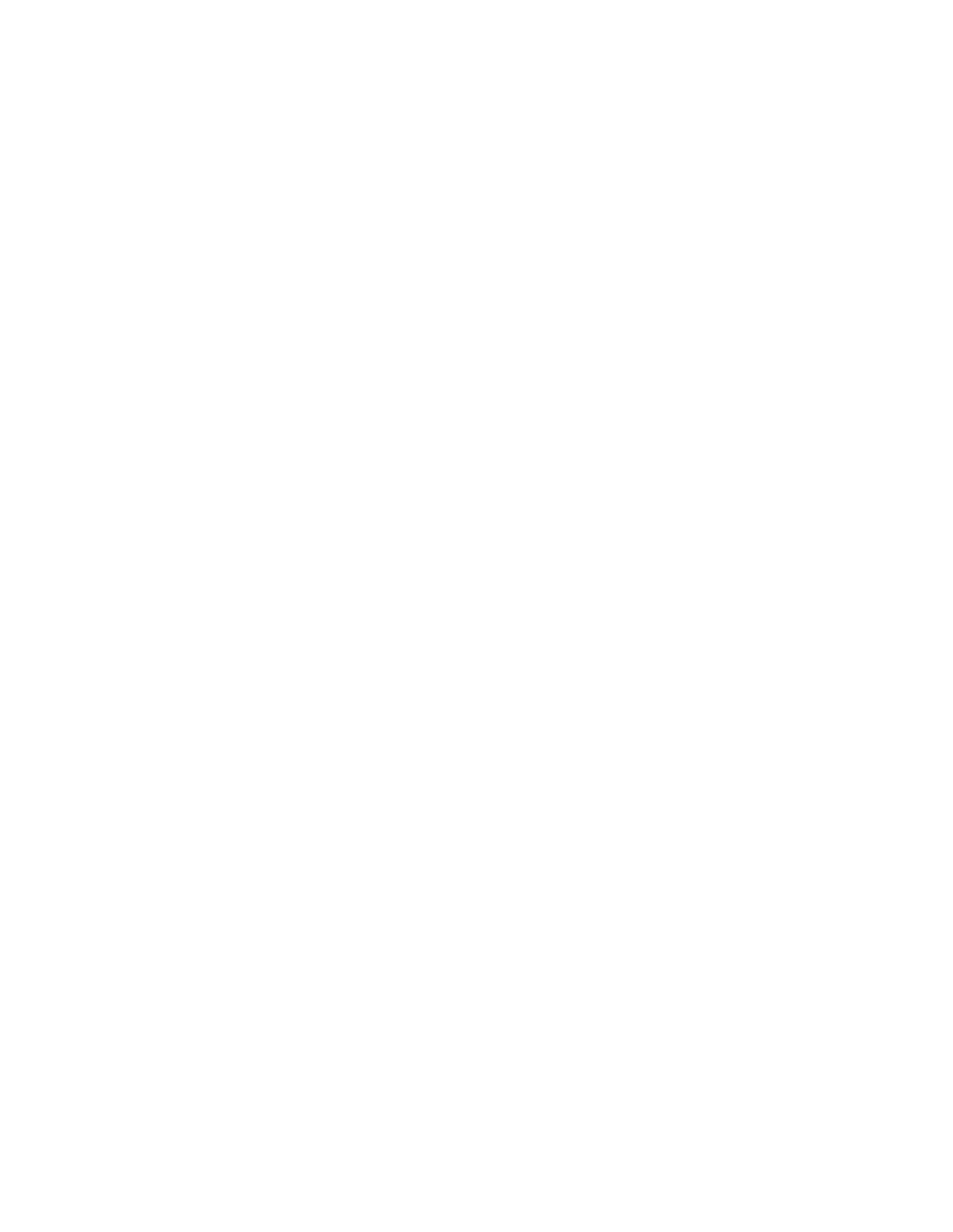## **1.0 INTRODUCTION**

In accordance with conditions 5.25 through 5.27 of the Meadow Creek East project approval (PIA-003) Suncor Energy Inc. (Suncor) is providing the information below required for the 2019 Annual Project Report.

### **2.0 PROJECT UPDATE**

The Meadow Creek East project was approved by the Alberta Energy Regulator (AER) on March 27, 2017. No activities have been conducted since receiving the approval.

### **2018 Activities**

No tree clearing, disturbance or reclamation activities were completed in 2018 under the MCE Project Approval.

### **Proposed 2019 Activities**

No tree clearing, disturbance or reclamation activities are planned in 2019 under the MCE Project Approval.

Suncor has submitted Public Lands Act applications for Borrow pits associated with the MCE Project which are not regulated by the Approval. However; since the SMC and SML borrow pits associated with the MCE Project will be integrated into Suncor's conservation, reclamation and closure planning efforts they have been included in the Annual Project Report and are listed in Table 1.

#### **Table 1. MCE Borrow Pit Summary**

| <b>Facility Name</b> | <b>Disposition No.</b> | <b>Submission Date (D/M/Y)</b> | <b>Proposed Site Entry</b> |
|----------------------|------------------------|--------------------------------|----------------------------|
| Gravel Pit           | SML 020026             | 17-Dec-2012                    | Q4 2020                    |
| Access to Borrow Pit | Access to SML 020026   | 07-June-18                     | Q4 2020                    |
|                      | DLO 170148             |                                |                            |
| <b>Borrow Pit</b>    | SMC 180077             | 20-Sept-18                     | Q4 2020                    |
| <b>Borrow Pit</b>    | SMC 180113             | 20-Sept-18                     | Q4 2020                    |
| <b>Borrow Pit</b>    | SMC 180114             | 20-Sept-18                     | Q4 2020                    |
| <b>Borrow Pit</b>    | SMC 180081             | 20-Sept-18                     | Q4 2020                    |
| Borrow Pit           | SMC 180109             | 28-Nov-18                      | Q4 2020                    |
| Borrow Pit           | 190016                 | 18-Apr-19                      | Q4 2020                    |

During the upcoming winter of 2019-20, Suncor will be evaluating a resource delineation program in the Meadow Creek East project area through oil sands exploration wells and 3D seismic activities. Suncor is also planning to drill and test new water source wells and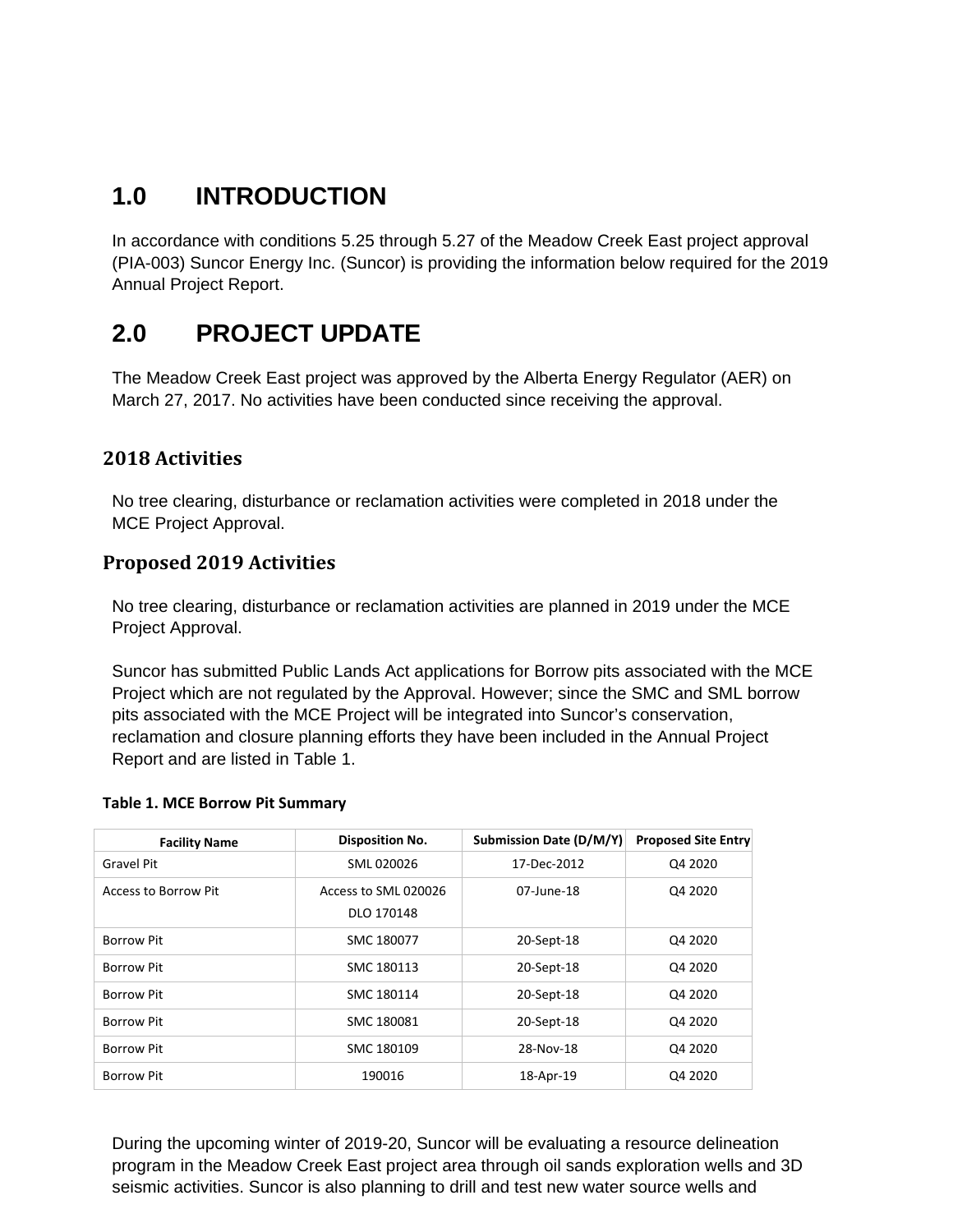disposal wells.

Suncor is continuing to advance engineering and design of the Meadow Creek East project with early works construction planned to start in Q4, 2020 with central processing facility construction being completed in 2024 pending internal project sanctioning. The operational life of the project remains at 25 to over 40 years. Suncor is planning geotechnical work during the upcoming winter of 2019-20 in order to prepare for engineering and construction.

There have been no changes to the project development plan since the approval was received.

## **3.0 COMPLIANCE**

Since receiving approval on March 27, 2017, Suncor has been working to identify and action regulatory compliance requirements. Suncor will continue this work through 2019. As no activities have been conducted since receiving the approval, there are no audits, inspections or compliance actions to report at this time.

## **4.0 LAND/ENVIRONMENTAL**

There has been no update to the information required by the AER for Land/Environmental since project approval was received. No new environmental sensitivities have been identified for the Meadow Creek East project.

# **5.0 APPROVAL**

There have been no changes to project scope since the approval was received.

As per Schedule 5, Table D of the approval, the following proposals were submitted:

- In accordance with condition 8.72, the Wildlife Mitigation and Monitoring Program Proposal was submitted on June 13, 2019.
- In accordance with condition 8.94, the Project-Level Conservation Reclamation and Closure Plan was submitted on June 11, 2019.
- In accordance with condition 8.111, the Wetland and Water Body Monitoring Program Proposal was submitted on March 29, 2019.

The Annual Conservation and Reclamation report was submitted on March 27, 2019 to comply with Schedule 5, Table N of the Approval and it follows the *Specified Enactment Direction (SED) 001: Direction for Conservation and Reclamation Submissions* (AER, 2016) for the period of January 1 to December 31, 2018.

Suncor continues to engage with project stakeholders including Fort McMurray No.468 First Nation, Chipewyan Prairie Dene First Nation, Heart Lake First Nation, the Regional Municipality of Wood Buffalo, Fort McMurray Metis Local #1935, Willow Lake Metis local,, Conklin Metis Local and the Willow Lake Community Association. No new project concerns have been identified since the approval was received.